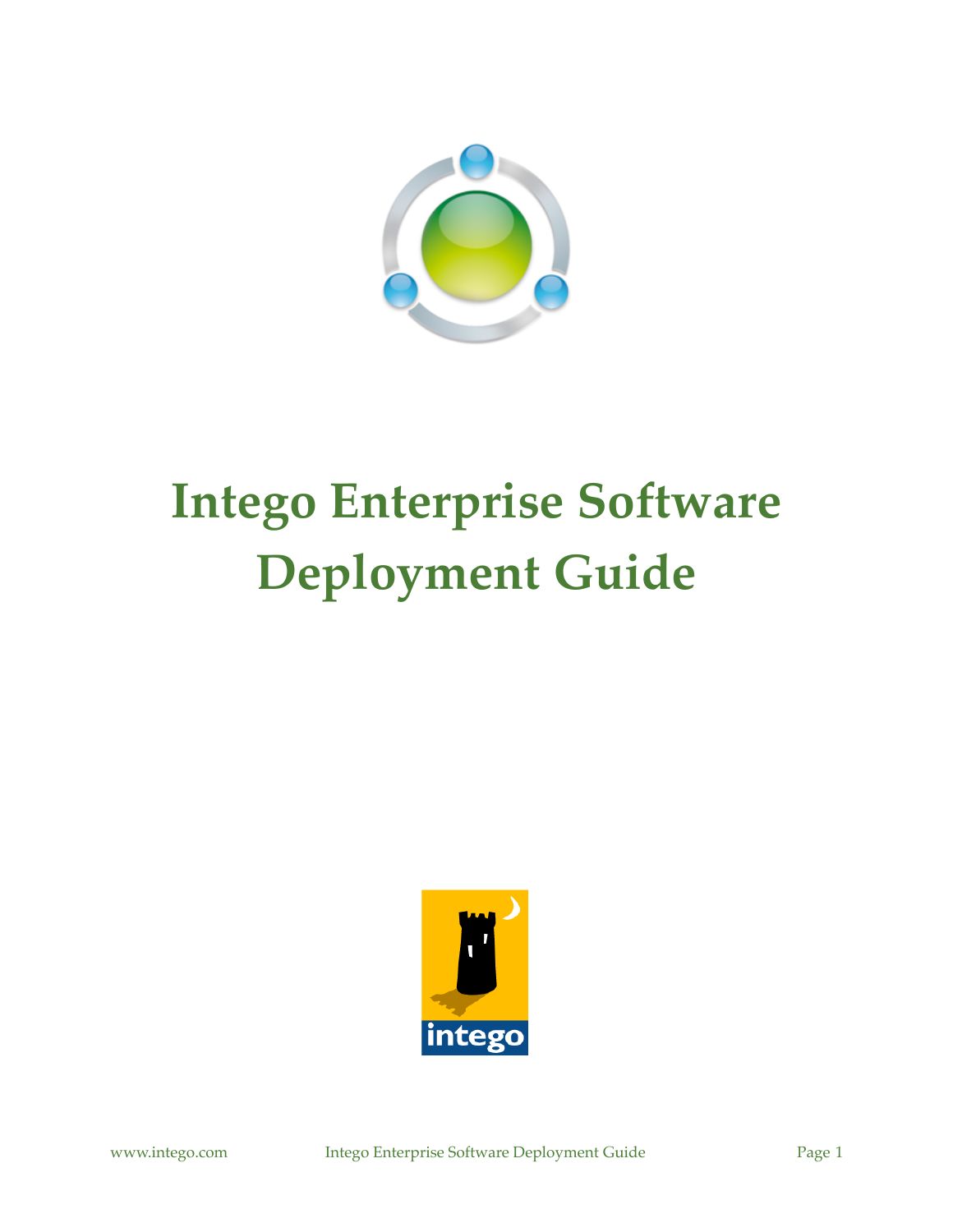## *Table of Contents*

| Using Remote Management Console to Manage Intego Software 5 |
|-------------------------------------------------------------|
|                                                             |
|                                                             |
|                                                             |
|                                                             |
|                                                             |
|                                                             |
|                                                             |
|                                                             |
|                                                             |
|                                                             |
|                                                             |
|                                                             |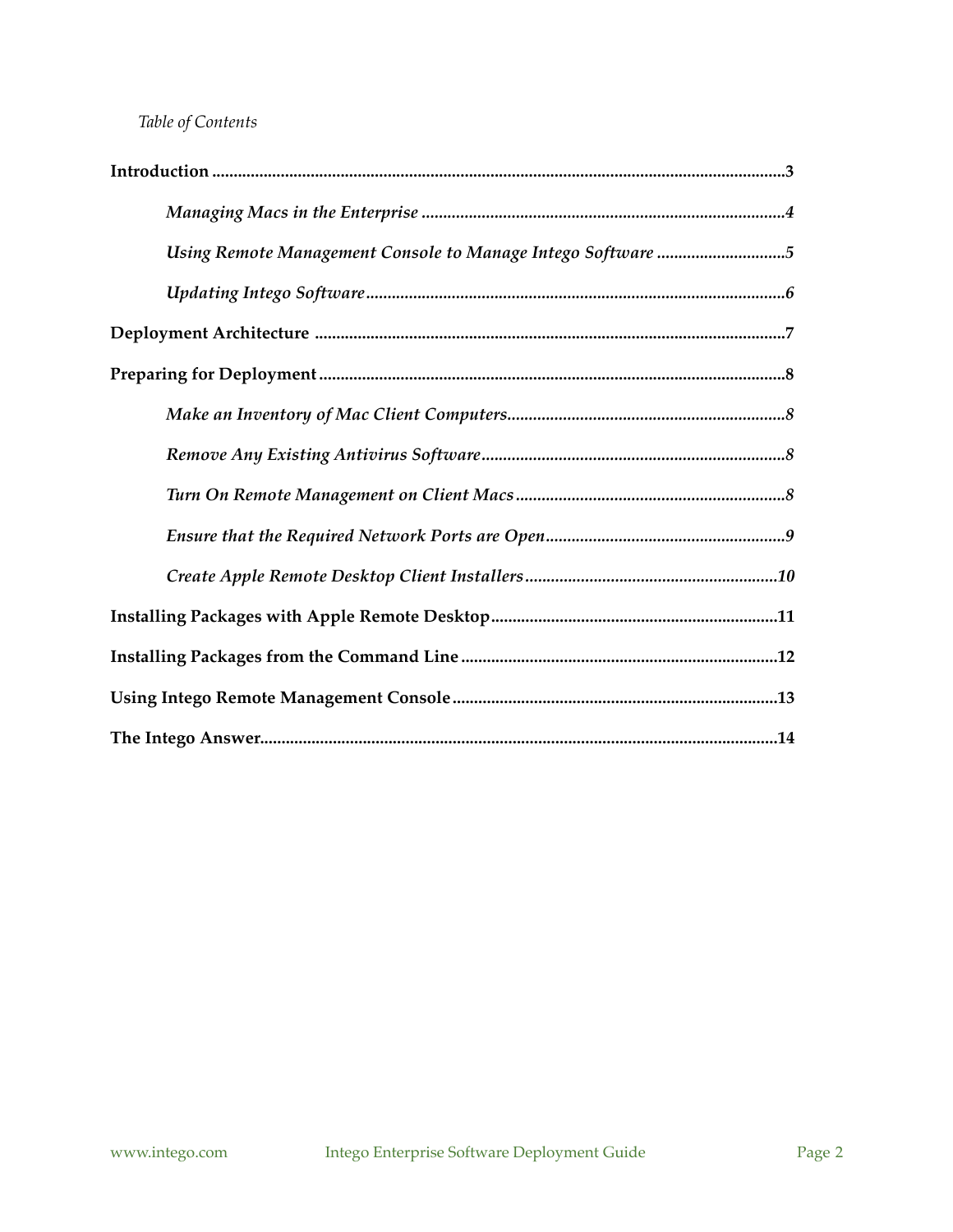## <span id="page-2-0"></span>**1. Introduction**

This deployment guide examines the procedures and best practices for installing and deploying Intego software in an enterprise environment. It covers all aspects of deployment, from preparation to installation, then looks at using Intego Remote Management Console to manage any number of Macs that are running Intego VirusBarrier, ContentBarrier and/or NetUpdate. This deployment guide explains the following:

- How to prepare your Macintosh computers for deploying Intego software
- What preparation is needed for client computers to ensure rapid deployment
- Which network ports and protocols are used for deployment and management
- How to install packages with Apple Remote Desktop
- How to install packages manually or via the command line
- An overview of using Remote Management Console

This guide will help IT managers and network administrators who are unfamiliar with Macintosh computers understand which procedures are the easiest and most efficient for installing software on many Macs at once. The scenario used in this guide will focus on installing VirusBarrier X6 client software on multiple Macs and managing them with Remote

Management Console 2; the procedure is the same for other Intego programs.

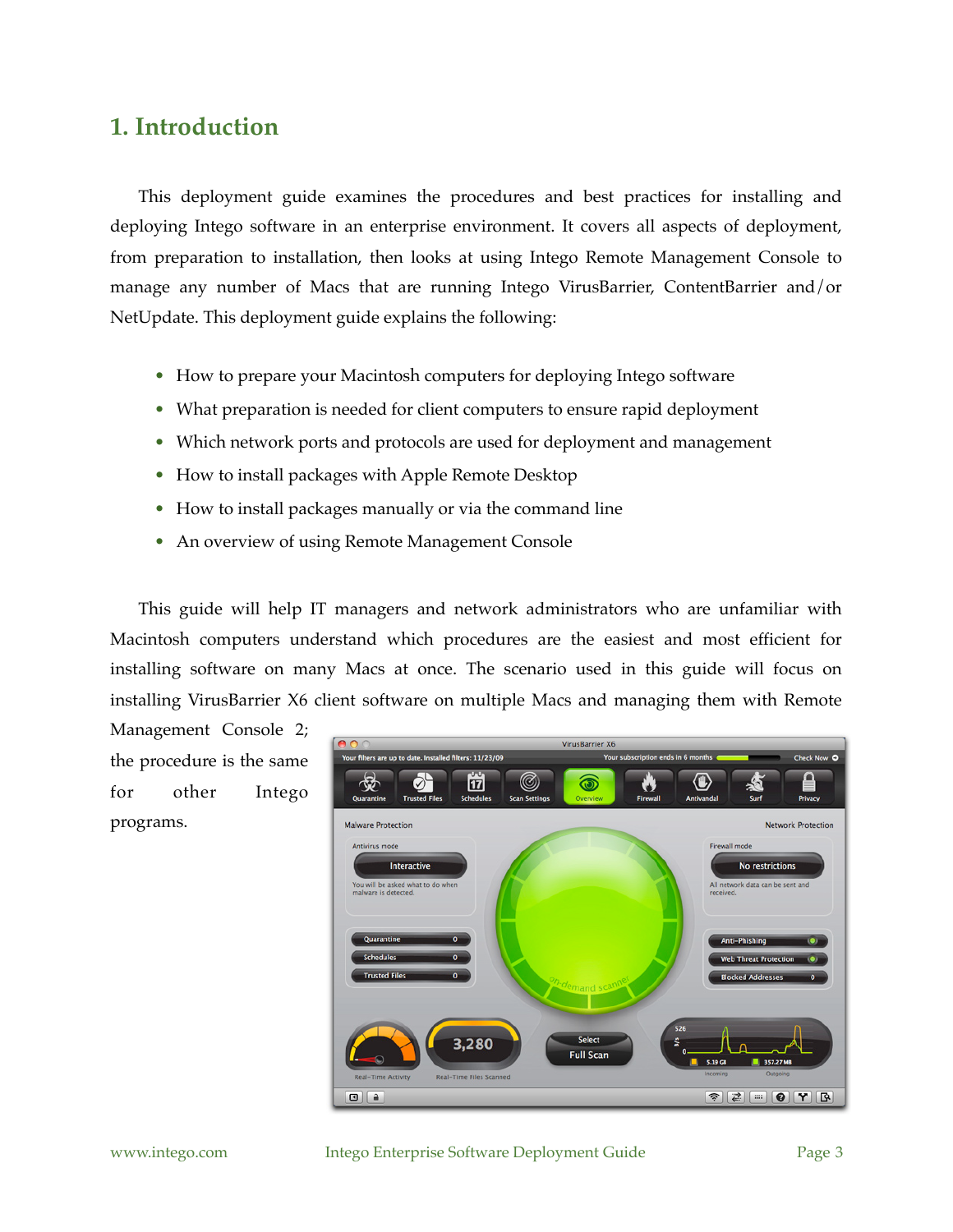### <span id="page-3-0"></span>**Managing Macs in the Enterprise**

Intego's powerful software protects Macs on a network, and administrators responsible for large numbers of Macs need tools to easily manage these computers, apply security policies, and change and apply settings for individual Macs and groups of Macs. Remote Management Console 2 offers these features for managing Intego software on any number of Macs, from one to one hundred, from twenty to twenty thousand.

Using Intego software in enterprise environments is easy and efficient. First, network administrators can easily install Intego programs on multiple Macs using Apple Remote Desktop. This allows a centralized administrator to quickly protect all the Macs they are responsible for. Intego can provide pre-serialized versions of its software for licenses of 100 seats or more, streamlining the installation process even more.

Next, Remote Management Console 2 allows network administrators to manage Intego security software on multiple Macs, whether on a local network or over the Internet.



**Remote Management Console 2 is a multi-component program: a server component is installed on an always-on Mac, client components are installed on managed workstations, and an administration console is run on any Mac.**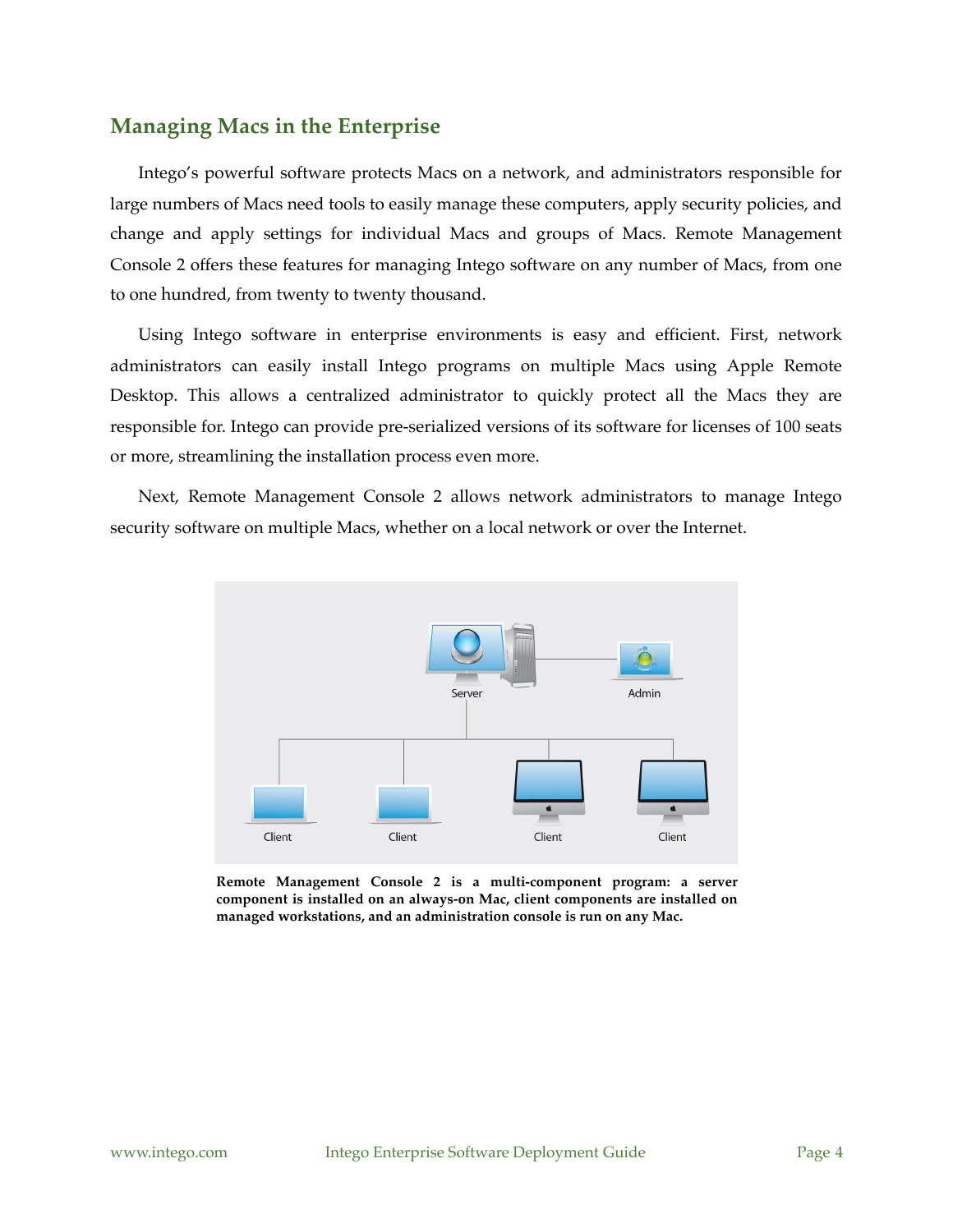## <span id="page-4-0"></span>**Using Remote Management Console to Manage Intego Software**

Remote Management Console 2 is designed for administrators who manage Intego security software on multiple Macintosh computers. Remote Management Console 2 allows administrators to create and apply security policies, configure individual settings and functions, and make changes to Intego programs on all managed computers quickly and easily. Policies can applied to individual workstations or to groups, and administrators can create as many policies as they need and apply them to different groups of Macs according to their usage. Certain tasks can be performed manually or automatically, and reports can be generated.

Remote Management Console uses four components to provide this functionality:

- The Remote Management Console 2 Client component is installed on managed workstations and is the bridge between the Server component and the Intego software installed on the workstation.
- The Remote Management Console 2 Server component retrieves settings and logs from managed workstations and provides the workstations with updated settings. This is ideally installed on a server that is always on, so it can propagate settings, perform tasks and recover logs whenever client computers are available.
- Administrators use the Remote Management Console component which allows them to interact with the Server component. The Console can interact with one or more servers, and can be installed on a server where the Remote Management Console 2 Server component is installed, or on any other Mac. This program can apply policies, carry out manual or scheduled tasks on selected workstations or groups, and it can recover reports or logs from client computers.
- The optional NetUpdate Proxy component can be used to save Internet bandwidth and keep software on managed workstations up-to-date without them being directly connected to the Internet.

The server retrieves settings from managed workstations and the administrator can view and change these settings over a local network, or over CANs, WANs or the Internet directly or through a VPN. Remote Management Console 2 automatically detects all computers available; the administrator can manually add IP addresses for computers outside the local subnet.

Administrators can access remote Macs, record information about the Intego software they are running, and view and change security policies for these programs. They can use the same policies for multiple Macs, and create groups even across locations to easily deploy their institution's or company's security policy.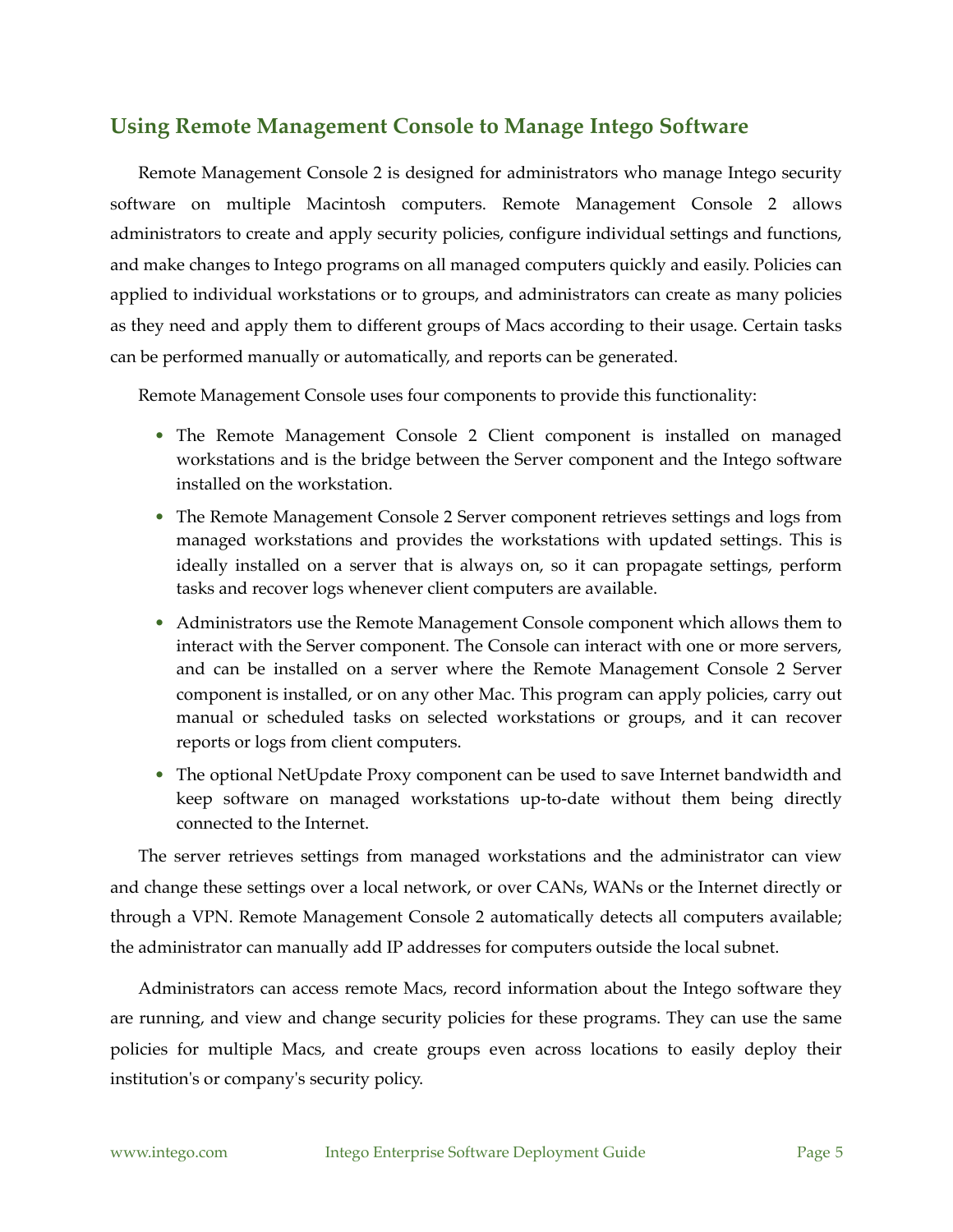Remote Management Console manages the following programs:

- **VirusBarrier X6**, Intego's malware and network protection program
- **ContentBarrier**, Intego's content filtering solution
- **NetUpdate**, Intego's tool for providing automatic updates to its software

## <span id="page-5-0"></span>**Updating Intego Software**

With NetUpdate, provided with all Intego software, administrators can choose whether to have client computers download and install updates directly, or whether they want to download a single copy of the update packages and have client computers access them via a NetUpdate Proxy on a local server. Remote Management Console 2 lets administrators choose which source each client computer will use for installing updates. NetUpdate settings, like those for other Intego programs, can be saved as part of a policy and applied to specific Macs or groups of workstations.

| 000                                                                                                                                    |                                  |                  | Policies - Laptop Policy                                                                                                                                                                |
|----------------------------------------------------------------------------------------------------------------------------------------|----------------------------------|------------------|-----------------------------------------------------------------------------------------------------------------------------------------------------------------------------------------|
| <b>V SERVERS</b><br>$\nabla$ Server<br>All Workstations                                                                                | ContentBarrier                   | <b>NetUpdate</b> | ę<br>VirusBarrier X6                                                                                                                                                                    |
| Approval List<br>My Macs<br>$\overline{\mathbf{v}}$<br><b>Local Macs</b><br><b>b</b> Laptops<br>O Workstatiost 24 hours                | E-mail notification and warnings |                  | Send me information about new Intego products<br>Warn when subscription expires                                                                                                         |
| <b>▼ POLICIES</b><br><b>Q</b> Admin<br>Client 3<br>Laptop Policy<br><b>V</b> Main Policy<br><b>V NETUPDATE PROXIES</b><br>Server.local | <b>Sources</b>                   |                  | ÷<br>Check for updates on: NetUpdate Proxy Server<br>• IP Address or Host Name<br>Port<br>$\overline{\mathbf{u}}$ Server, local<br>8089                                                 |
|                                                                                                                                        | <b>Display</b>                   |                  | Manage updates only via Remote Management Console<br>If no program updates are available, only display subscriptions<br>After checking, display an alert whenever updates are available |
|                                                                                                                                        | <b>Scheduled Check</b>           |                  | $\div$ at 12:00 PM $\left \div\right $<br>Check for updates:<br>Daily<br>Install automatically antivirus definitions and filters<br>÷<br>$\frac{4}{\pi}$                                |
|                                                                                                                                        | Apply to                         |                  | Cancel<br>Save                                                                                                                                                                          |
| $+$ $+$<br>$-$                                                                                                                         |                                  |                  |                                                                                                                                                                                         |

Administrators can also perform updates manually, for computers that are not connected to any network. NetUpdate packages can be copied to any removable media (hard disk, CD or DVD), and applied to Intego software on any Mac, as long as the Macs being updated share the same serial number as the administrator's workstation used to save the update packages.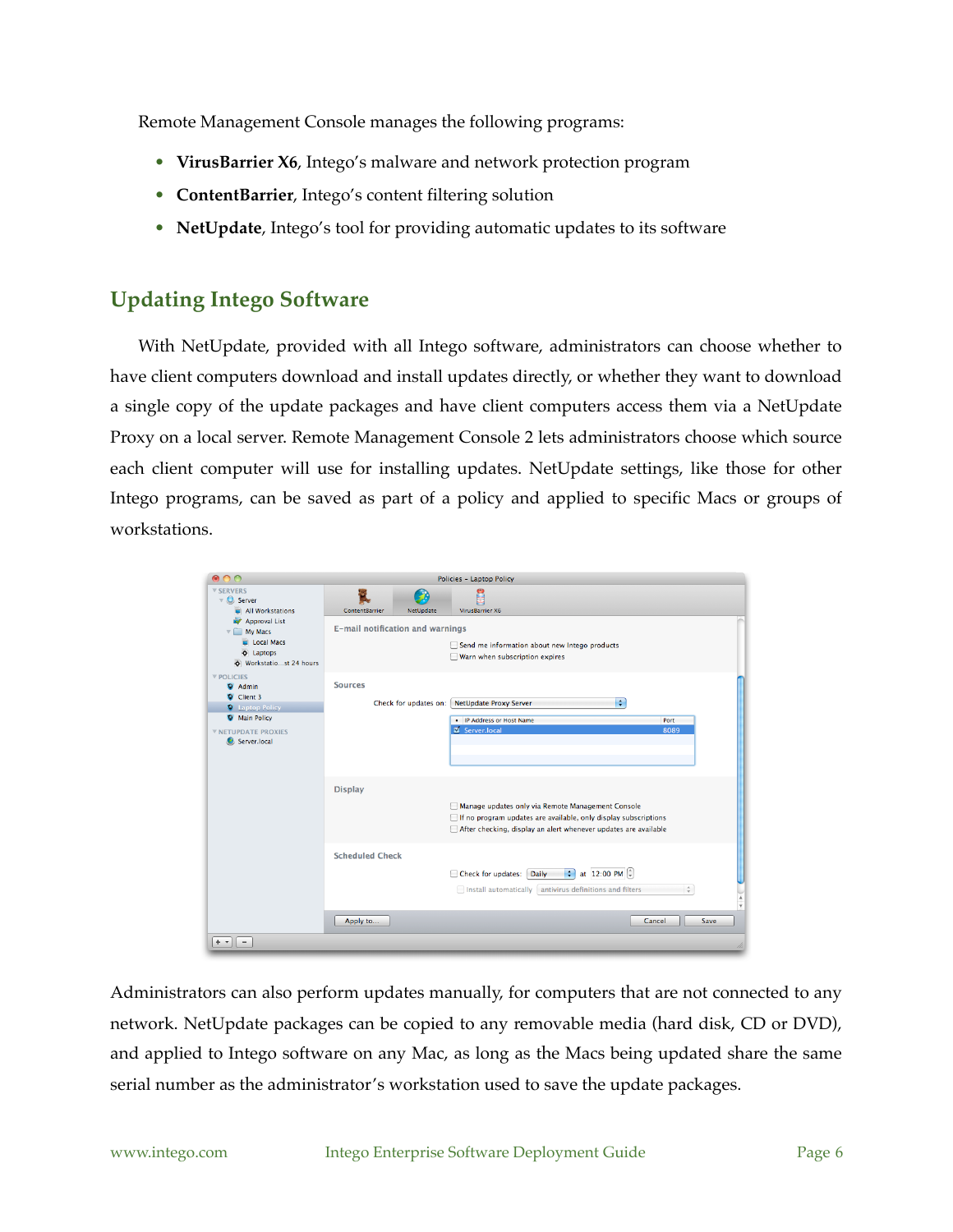# <span id="page-6-0"></span>**2. Deployment Architecture**

All Intego client software runs on Mac OS X 10.5 (Leopard) or later, on Macs using Intel or PowerPC processors<sup>[1](#page-6-1)</sup>. No special system requirements affect the installation of Intego software, or the use of Apple Remote Desktop to install this software.

Installation of VirusBarrier X6 with management by Remote Management Console requires the following:

- VirusBarrier X6 client software installed on each client Mac
- NetUpdate software, to update VirusBarrier X6 and its virus definitions, installed on each client Mac
- The Remote Management Console client component, installed on each client Mac
- The Remote Management Console server component installed on a server, ideally one that is always on
- The Remote Management Console administration program, installed on one or several workstations used to manage the client Macs
- The optional NetUpdate Proxy component, installed on a computer that is easily accessible on the network
- Apple Remote Desktop, to install packages on client Macs; client software can be installed manually, but Apple Remote Desktop allows this to be done easily on a large number of Macs

Intego can provide custom pre-serialized installation packages for its software, containing the client programs, the NetUpdate software, and the Remote Management Console client module.

<span id="page-6-1"></span><sup>1</sup> Versions of some Intego programs are available for earlier versions of Mac OS X, as well as Mac OS 9. However, Remote Management Console cannot manage these versions.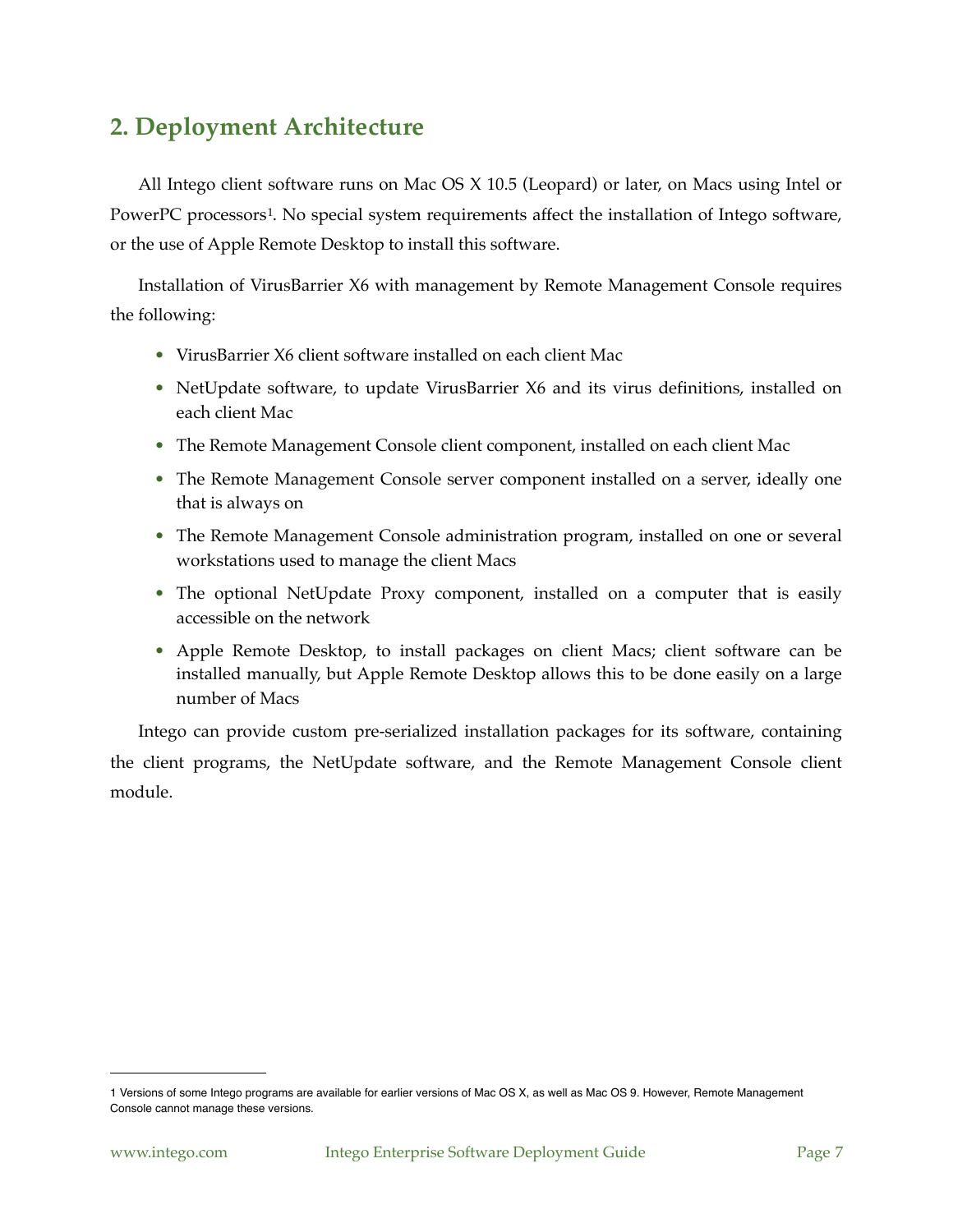## <span id="page-7-0"></span>**3. Preparing for Deployment**

To prepare for the deployment of Intego software, in this scenario VirusBarrier X6, you should perform the following steps:

#### <span id="page-7-1"></span>**Make an Inventory of Mac Client Computers**

First, you should make an inventory of all Mac client computers on which you will install VirusBarrier X6. Check which versions of Mac OS X they are using; VirusBarrier X6 requires Mac OS X 10.5 or later. You should ideally ensure that all client Macs have the latest updates for the version of Mac OS X that they are running, because minor OS updates include security fixes that are best corrected. You can install these updates using Apple Remote Desktop, the commandline tool softwareupdate, or the Software Update pane of System Preferences. VirusBarrier X6 is fully compatible with all minor versions of Mac OS X 10.5 and 10.6.

#### <span id="page-7-2"></span>**Remove Any Existing Antivirus Software**

If any Mac clients have other antivirus software installed, you must uninstall this software. For information on removing these programs, check their documentation. Uninstallation is usually simple, though it may require that the Mac clients be restarted. You may be able to run the uninstallers or carry out other uninstallation procedures remotely via Apple Remote Desktop; this depends on how this task is performed.

#### <span id="page-7-3"></span>**Turn On Remote Management on Client Macs**

To be able to install packages on client Macs using Apple Remote Desktop, you must first

turn on Remote Management on the managed computers. If you have not already done this by deploying Mac OS X on client computers with preset options, administrator accounts, and settings, you must do so manually. Open the System Preferences application on the client Macs, then click the Sharing icon to open the Sharing preference pane.

Check Remote Management, then, if you wish, choose which users can access these computers. Click on Options and choose which actions you wish to allow. (See the Apple Remote Desktop Administrator's Guide for more on these privileges.)

| On | Service                    |
|----|----------------------------|
|    | DVD or CD Sharing          |
|    | Screen Sharing             |
|    | <b>File Sharing</b>        |
|    | Printer Sharing            |
|    | <b>Scanner Sharing</b>     |
|    | <b>Web Sharing</b>         |
|    | Remote Login               |
|    | <b>Remote Management</b>   |
|    | <b>Remote Apple Events</b> |
|    | <b>Xarid Sharing</b>       |
|    | <b>Internet Sharing</b>    |
|    | <b>Bluetooth Sharing</b>   |
|    |                            |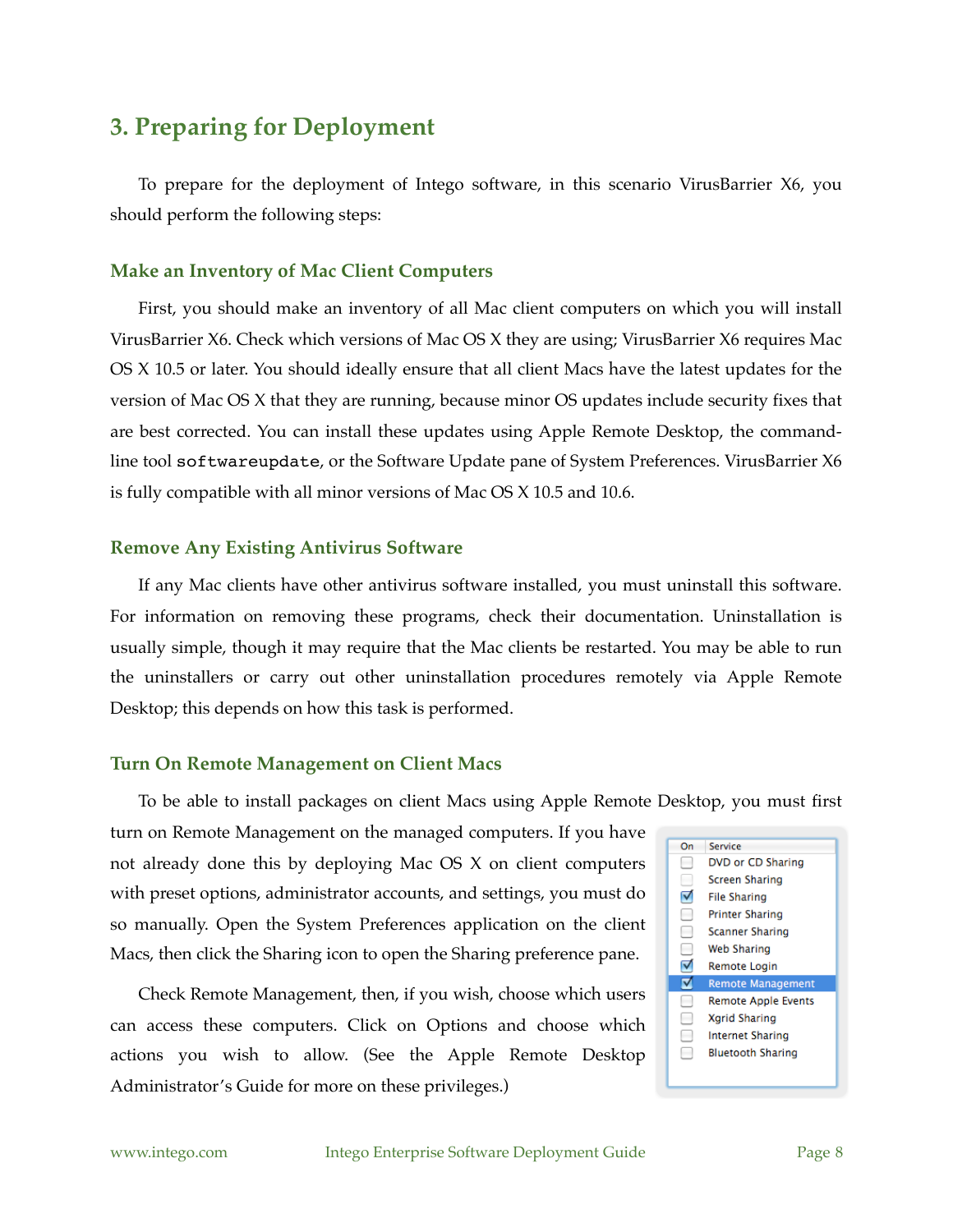#### <span id="page-8-0"></span>**Ensure that the Required Network Ports are Open**

Apple Remote Desktop and Intego Remote Management Console require that certain network ports be open for them to communicate with client Macs. You must ensure that any firewalls protecting these computers, as well as any desktop firewalls installed on these Macs, allow traffic through these ports. The following ports must be open:

| <b>Remote Management Console Protocols and Ports</b> |            |       |  |  |  |
|------------------------------------------------------|------------|-------|--|--|--|
| <b>Function</b>                                      | Protocol   | Port  |  |  |  |
| Connections from Remote Management Console           | <b>TCP</b> | 18133 |  |  |  |
| Connections from workstations                        | <b>TCP</b> | 18134 |  |  |  |
| NetUpdate (to Intego servers)                        | <b>TCP</b> | 80    |  |  |  |
| NetUpdate Proxy (if used)                            | <b>TCP</b> | 8089  |  |  |  |

| <b>Apple Remote Desktop Protocols and Ports</b> |            |          |  |  |  |
|-------------------------------------------------|------------|----------|--|--|--|
| <b>Function</b>                                 | Protocol   | Port     |  |  |  |
| Observe and Control                             | <b>TCP</b> | 5900     |  |  |  |
| Reporting                                       | <b>TCP</b> | 3283     |  |  |  |
| <b>Other Functions</b>                          | <b>UDP</b> | 3283     |  |  |  |
| Encrypted File Transfer                         | <b>TCP</b> | 22 (SSH) |  |  |  |

Note: Apple Remote Desktop pings computers on a local network to determine if they are manageable. If client computers have a firewall installed, this software may block these pings, assuming that they may be hostile. If necessary, you may need to turn off endpoint firewall protection on these Macs temporarily. If you only plan to use Apple Remote Desktop to install packages, you can change these settings back to your default after you have completed the installation procedure. If you wish to use Apple Remote Desktop after you install VirusBarrier X6, you should add the address or address range of the computer(s) running Apple Remote Desktop to VirusBarrier X6's Trusted Addresses list, available from the program's Antivandal pane.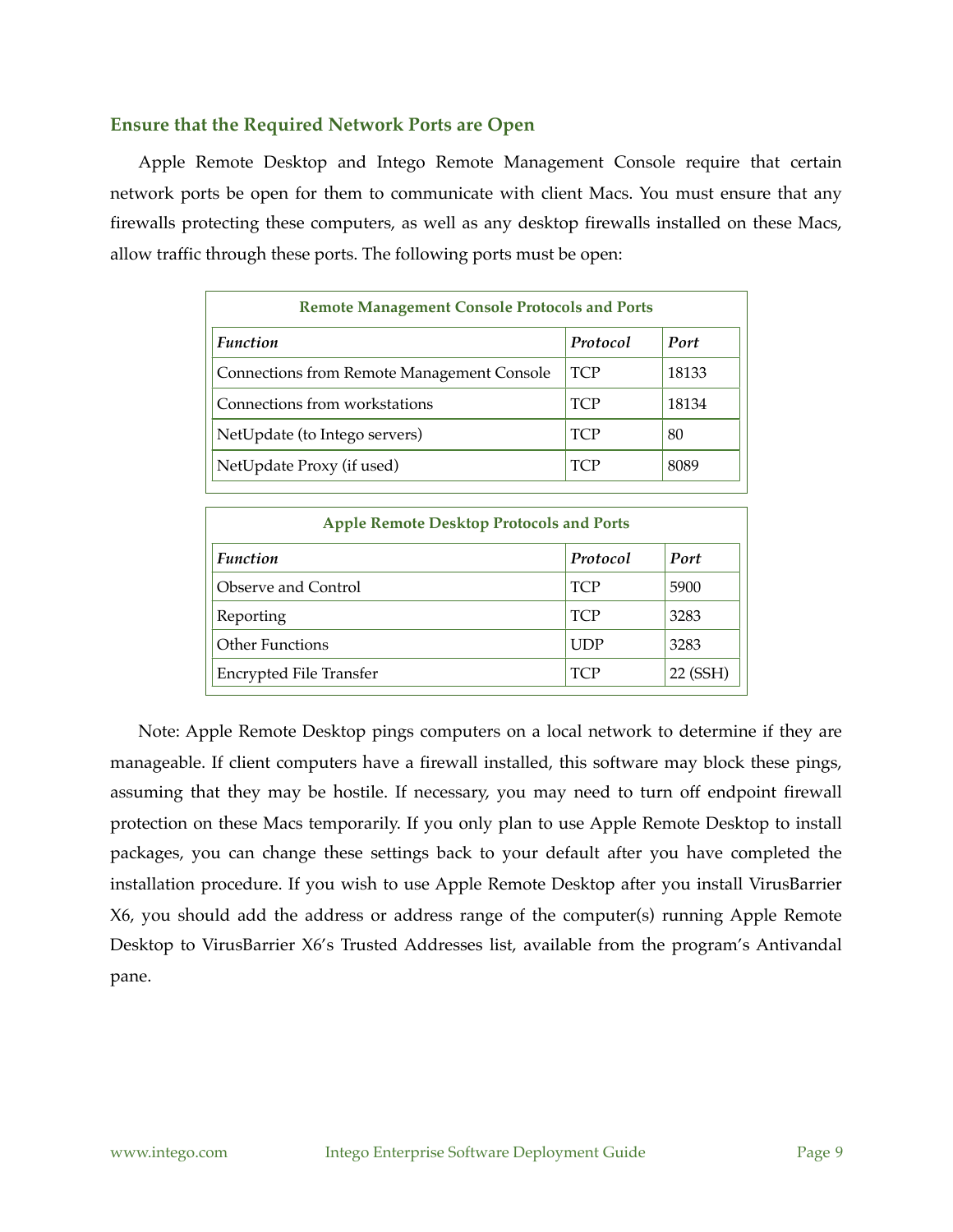#### <span id="page-9-0"></span>**Create Apple Remote Desktop Client Installers**

Manually setting up your client Macs is very time-consuming, so Apple Remote Desktop offers another way to set up Macs for remote management. From the Apple Remote Desktop application, choose File > Create Client Installer. This allows you to create a custom Apple Remote Desktop Client installation package that you can then deploy on all your Macs. This allows you to create a custom administrator's account and configure some other settings.

 You use an assistant to set up the client installer. You can choose whether the program's menu bar icon should be displayed, you can create user accounts (such as an administrator's account), and you can set all the access privileges that were mentioned above.

| $\Theta$ $\Theta$ $\odot$ | <b>Create Client Installer</b>                                                                                                         |
|---------------------------|----------------------------------------------------------------------------------------------------------------------------------------|
| <b>O</b> Overview         | <b>Create Client Installer</b>                                                                                                         |
| Startup                   | This assistant saves a Remote Desktop Client installer.                                                                                |
| Access                    | Use the installer to update Remote Desktop software on computers<br>running Mac OS X version 10.3.9 or later.                          |
| G Screen Sharing          |                                                                                                                                        |
| System Data               | If you customize the installer, it can set most Remote Desktop<br>access privileges during installation so you don't have to configure |
| Save Installer            | the client computers manually.                                                                                                         |
| Done                      |                                                                                                                                        |
|                           | Would you like to customize?                                                                                                           |
|                           | $\odot$ Yes<br>No, just save an unmodified installer                                                                                   |
|                           |                                                                                                                                        |
|                           | <b>Click Continue.</b>                                                                                                                 |
|                           | Continue<br><b>Go Back</b>                                                                                                             |

When the assistant has completed, it saves an installer package that you then deploy manually on all the Macs you are managing. Once this is done, you will be able to install any other software packages remotely on the managed Macs.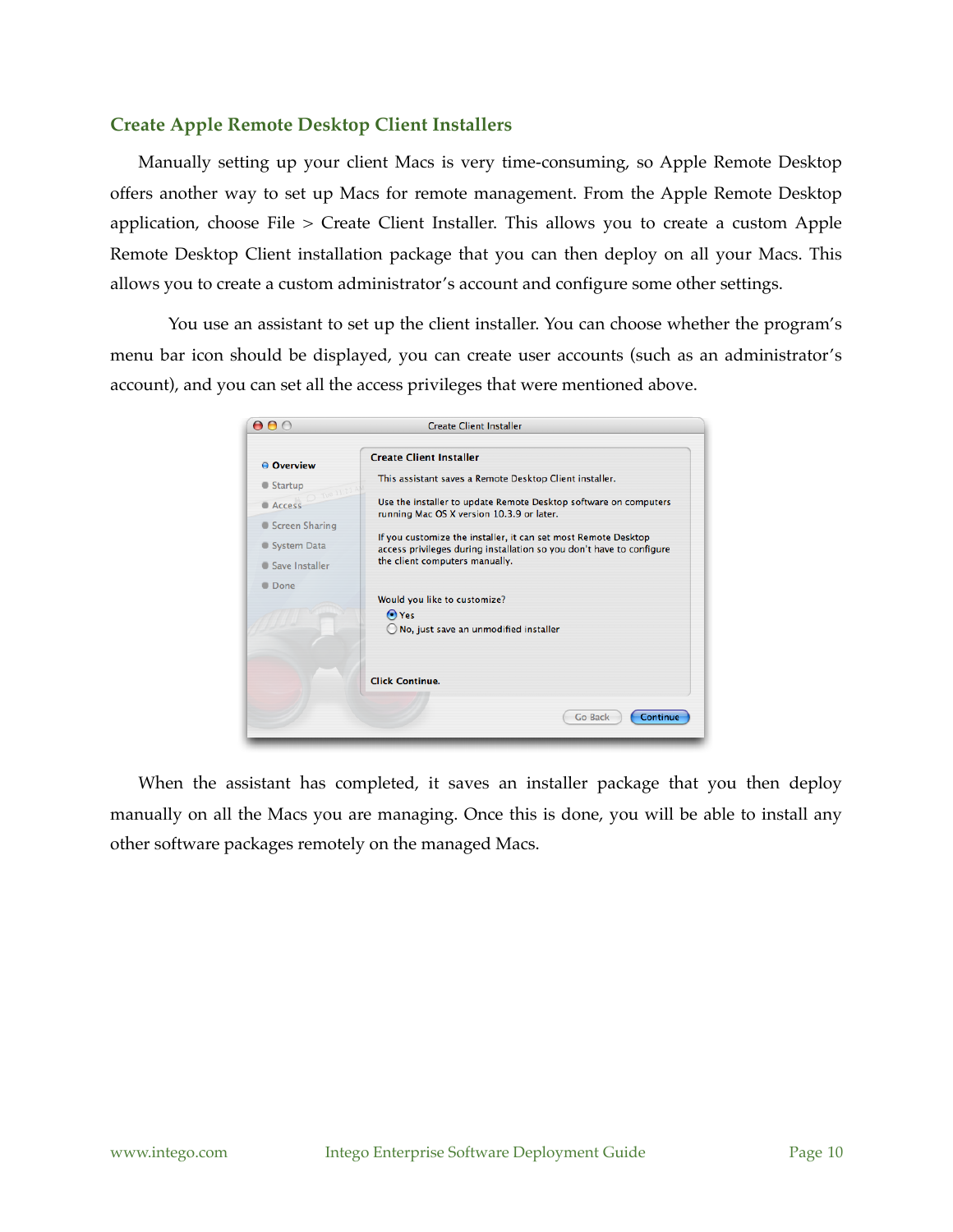# <span id="page-10-0"></span>**4. Installing Packages with Apple Remote Desktop**

Once your Mac clients have Remote Management activated, you can begin installing VirusBarrier X6 or other Intego software. (See the Apple Remote Desktop Administrator's Guide for information on finding computers, creating computer lists, and other management procedures.) Simply select the computer(s) on which you wish to install Intego software, click the Install icon in the Apple Remote Desktop toolbar, and select the installation packages you wish to install.

Intego can provide custom pre-serialized installation packages for its software, containing the client programs, the NetUpdate software required for automatic updates to Intego software, and the Remote Management Console client module, required for management by Intego Remote Management Console.

| <b>Install Packages</b><br><b>Packages</b><br>Drag packages into the list or click "+" to locate them.<br>÷ | Template:<br>None<br>After installation: O Don't restart<br>○ Attempt restart, allow users to save documents |
|-------------------------------------------------------------------------------------------------------------|--------------------------------------------------------------------------------------------------------------|
|                                                                                                             |                                                                                                              |
|                                                                                                             |                                                                                                              |
|                                                                                                             |                                                                                                              |
|                                                                                                             |                                                                                                              |
|                                                                                                             |                                                                                                              |
|                                                                                                             | Force an immediate restart                                                                                   |
|                                                                                                             | Run this task from: ● This application                                                                       |
|                                                                                                             | ◯ The Task Server on this computer                                                                           |
|                                                                                                             | If a problem occurs: Stop the copy on all targets                                                            |
|                                                                                                             | Security: Encrypt network data                                                                               |
|                                                                                                             | Network usage: □ Limit to<br>kilobytes per second                                                            |
|                                                                                                             |                                                                                                              |
| Name                                                                                                        | ▲ Status                                                                                                     |
| Marvin<br>$\blacksquare$                                                                                    | Available                                                                                                    |
| 1 computer                                                                                                  |                                                                                                              |
|                                                                                                             |                                                                                                              |
| Schedule                                                                                                    | Install<br>Save                                                                                              |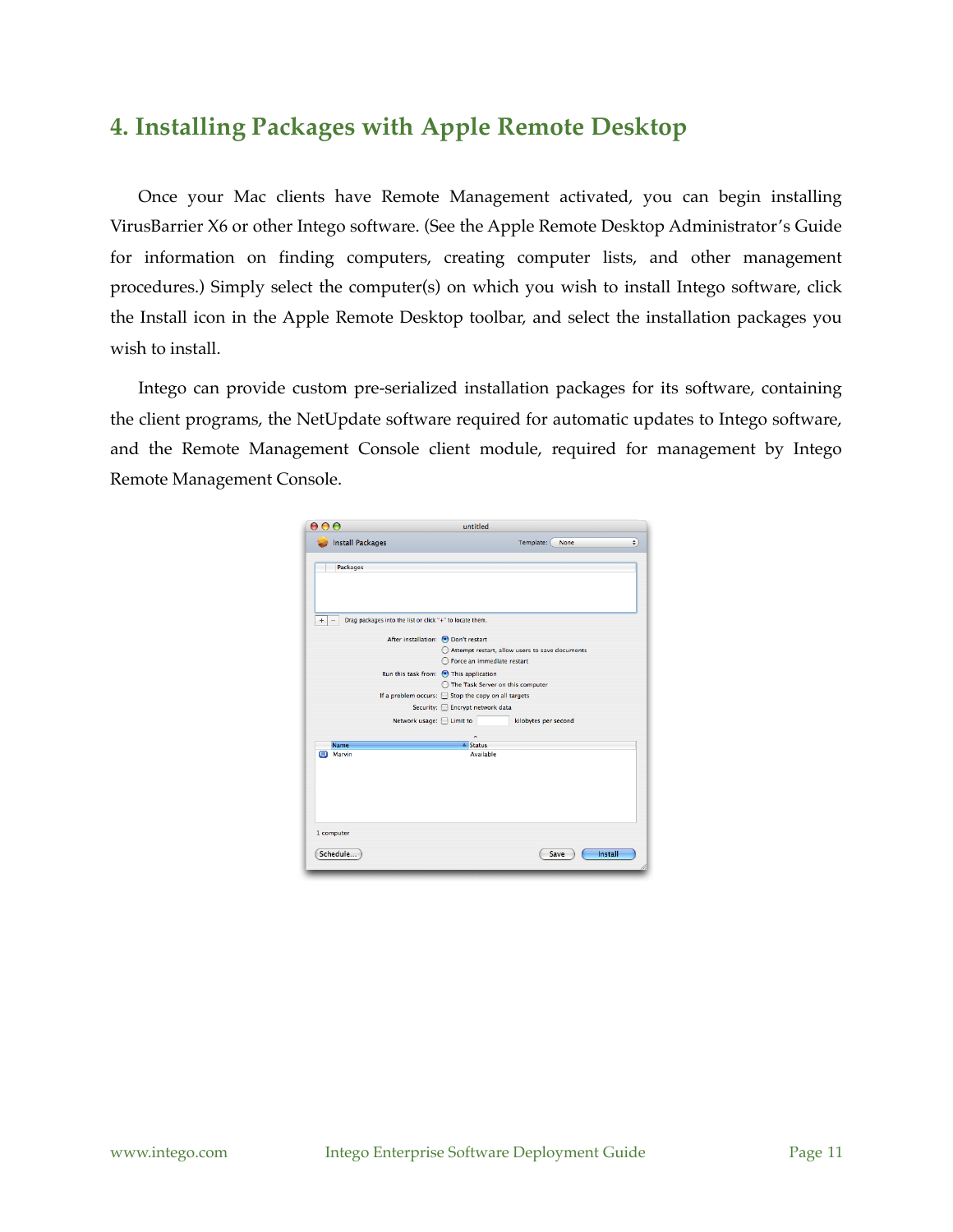# <span id="page-11-0"></span>**5. Installing Packages from the Command Line**

You can also install packages from the command line, if necessary; you can do so remotely if your client Macs have Remote Login activated (in the Sharing preference pane). This allows ssh access to these computers.

To install packages from the command line, do the following:

- Open the Terminal application (located in /Applications/Utilities/).
- Copy the installer package to the client computer by typing:

\$ scp -r <path to installer package> <user>@<host>:<path to package destination>

For other options, see the scp man page.

• Log in to the client computer by typing: \$ ssh <user>@<host>

For other options, see the ssh man page.

• On the client computer, install the package by typing: \$ sudo installer -pkg <path to package> -target / For other options, see the installer man page.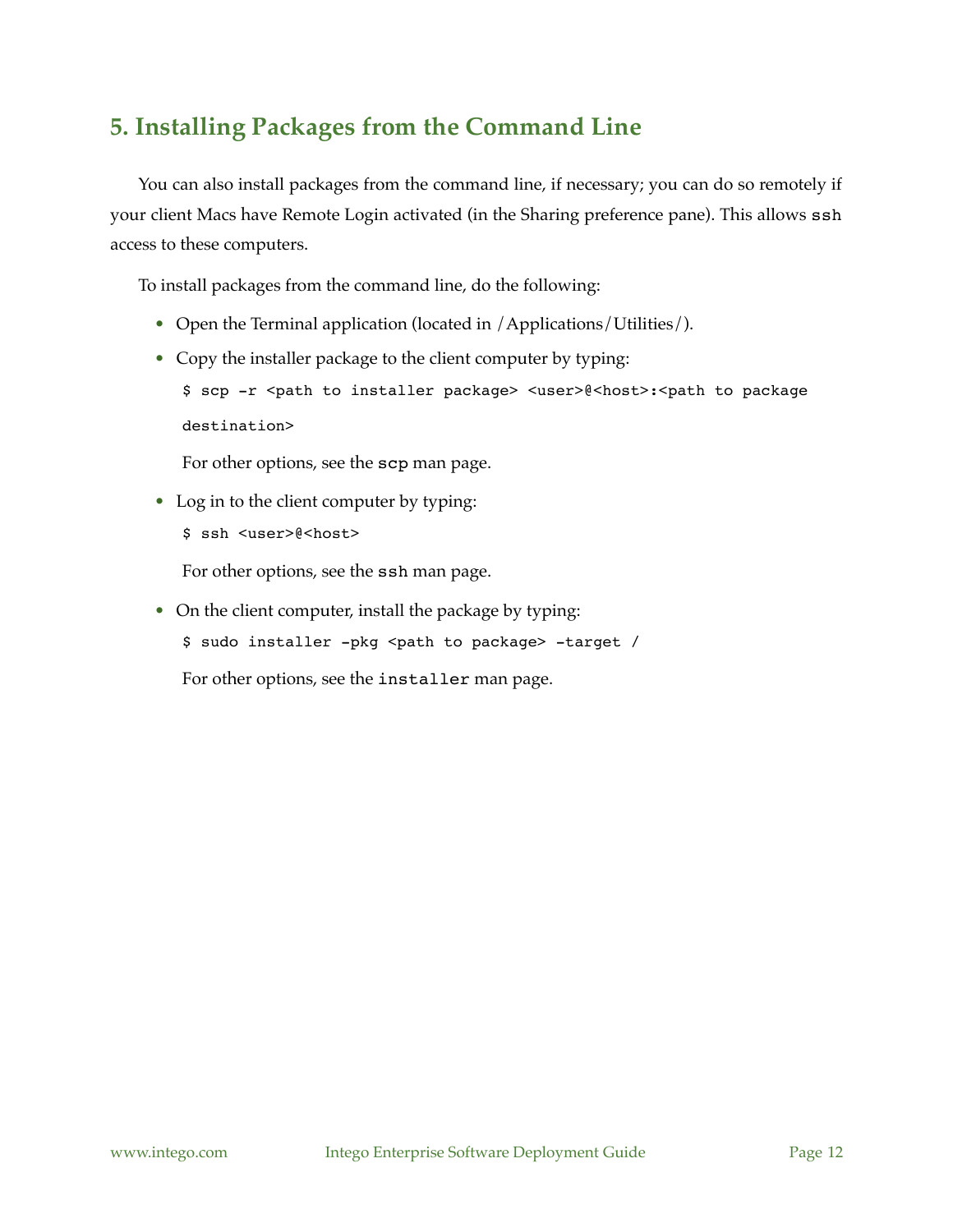# <span id="page-12-0"></span>**6. Using Intego Remote Management Console**

Remote Management Console allows you to perform the following tasks:

- Manage Intego software on multiple Macs
- Organize client computers by list or group
- Apply security policies by list or group
- Access information about managed client Macs
- Perform automatic and manual updates of Intego software and filters on client Macs
- Run manual tasks, such as malware scans, on client Macs
- Monitor Intego software on client Macs, and access full logs

All these tasks are easy to perform from a central administration workstation, and Remote Management Console lets you manage Macs anywhere on your network or over the Internet. For more information on Remote Management Console, see the program's User Manual.

| <b>V SERVERS</b><br>ę<br>Ŕ<br>応<br>$\circledcirc$<br>ш<br>$\nabla$ Server<br>All Workstations<br><b>Tasks</b><br>Overview<br><b>Workstations</b><br><b>Reports</b><br>ContentBarrier<br>NetUpdate<br>VirusBarrier X6<br>$\triangle$ Model<br><b>IPv4 Address</b><br>Policy<br><b>System Version</b><br><b>Client Version Last Connection</b><br>Name<br>Approval List<br>$=$ Admin<br>Local policy<br>10.6.5 (10H574)<br>2.0<br>11/22/10 6:47 PM 192.168.1.19<br>Mac mini<br><b>My Macs</b><br><b>■</b> Client 1<br>11/18/10 6:50 PM 192.168.1.23<br><b>MacBook Air</b><br>10.6.5 (10H574)<br>2.0<br>Local policy<br><b>El Local Macs</b><br>Client 2<br>Client 3 (Out 10.6.5 (10H574)<br>11/17/10 3:44 PM 192.168.1.11<br><b>iMac</b><br>2.0<br>O Laptops<br>里 Client 3<br><b>iMac</b><br>Local policy<br>10.6.4 (10F569)<br>2.0<br>11/22/10 4:37 PM 192.168.1.16<br>O Workstatiost 24 hours<br><b>▼ POLICIES</b><br><b>Q</b> Admin<br>Client 3<br><b>Q</b> Laptop Policy<br>Main Policy<br><b>V NETUPDATE PROXIES</b><br>Server.local<br>$+ +$<br>$\sim$<br>4 workstations<br>$+$ $+$<br>$\overline{\phantom{a}}$ | $A \cap \bigcap$ |  | Servers - Server - Local Macs |  |     |
|---------------------------------------------------------------------------------------------------------------------------------------------------------------------------------------------------------------------------------------------------------------------------------------------------------------------------------------------------------------------------------------------------------------------------------------------------------------------------------------------------------------------------------------------------------------------------------------------------------------------------------------------------------------------------------------------------------------------------------------------------------------------------------------------------------------------------------------------------------------------------------------------------------------------------------------------------------------------------------------------------------------------------------------------------------------------------------------------------------------------|------------------|--|-------------------------------|--|-----|
|                                                                                                                                                                                                                                                                                                                                                                                                                                                                                                                                                                                                                                                                                                                                                                                                                                                                                                                                                                                                                                                                                                                     |                  |  |                               |  |     |
|                                                                                                                                                                                                                                                                                                                                                                                                                                                                                                                                                                                                                                                                                                                                                                                                                                                                                                                                                                                                                                                                                                                     |                  |  |                               |  |     |
|                                                                                                                                                                                                                                                                                                                                                                                                                                                                                                                                                                                                                                                                                                                                                                                                                                                                                                                                                                                                                                                                                                                     |                  |  |                               |  |     |
|                                                                                                                                                                                                                                                                                                                                                                                                                                                                                                                                                                                                                                                                                                                                                                                                                                                                                                                                                                                                                                                                                                                     |                  |  |                               |  |     |
|                                                                                                                                                                                                                                                                                                                                                                                                                                                                                                                                                                                                                                                                                                                                                                                                                                                                                                                                                                                                                                                                                                                     |                  |  |                               |  |     |
|                                                                                                                                                                                                                                                                                                                                                                                                                                                                                                                                                                                                                                                                                                                                                                                                                                                                                                                                                                                                                                                                                                                     |                  |  |                               |  |     |
|                                                                                                                                                                                                                                                                                                                                                                                                                                                                                                                                                                                                                                                                                                                                                                                                                                                                                                                                                                                                                                                                                                                     |                  |  |                               |  |     |
|                                                                                                                                                                                                                                                                                                                                                                                                                                                                                                                                                                                                                                                                                                                                                                                                                                                                                                                                                                                                                                                                                                                     |                  |  |                               |  |     |
|                                                                                                                                                                                                                                                                                                                                                                                                                                                                                                                                                                                                                                                                                                                                                                                                                                                                                                                                                                                                                                                                                                                     |                  |  |                               |  |     |
|                                                                                                                                                                                                                                                                                                                                                                                                                                                                                                                                                                                                                                                                                                                                                                                                                                                                                                                                                                                                                                                                                                                     |                  |  |                               |  |     |
|                                                                                                                                                                                                                                                                                                                                                                                                                                                                                                                                                                                                                                                                                                                                                                                                                                                                                                                                                                                                                                                                                                                     |                  |  |                               |  |     |
|                                                                                                                                                                                                                                                                                                                                                                                                                                                                                                                                                                                                                                                                                                                                                                                                                                                                                                                                                                                                                                                                                                                     |                  |  |                               |  |     |
|                                                                                                                                                                                                                                                                                                                                                                                                                                                                                                                                                                                                                                                                                                                                                                                                                                                                                                                                                                                                                                                                                                                     |                  |  |                               |  |     |
|                                                                                                                                                                                                                                                                                                                                                                                                                                                                                                                                                                                                                                                                                                                                                                                                                                                                                                                                                                                                                                                                                                                     |                  |  |                               |  |     |
|                                                                                                                                                                                                                                                                                                                                                                                                                                                                                                                                                                                                                                                                                                                                                                                                                                                                                                                                                                                                                                                                                                                     |                  |  |                               |  |     |
|                                                                                                                                                                                                                                                                                                                                                                                                                                                                                                                                                                                                                                                                                                                                                                                                                                                                                                                                                                                                                                                                                                                     |                  |  |                               |  |     |
|                                                                                                                                                                                                                                                                                                                                                                                                                                                                                                                                                                                                                                                                                                                                                                                                                                                                                                                                                                                                                                                                                                                     |                  |  |                               |  |     |
|                                                                                                                                                                                                                                                                                                                                                                                                                                                                                                                                                                                                                                                                                                                                                                                                                                                                                                                                                                                                                                                                                                                     |                  |  |                               |  |     |
|                                                                                                                                                                                                                                                                                                                                                                                                                                                                                                                                                                                                                                                                                                                                                                                                                                                                                                                                                                                                                                                                                                                     |                  |  |                               |  |     |
|                                                                                                                                                                                                                                                                                                                                                                                                                                                                                                                                                                                                                                                                                                                                                                                                                                                                                                                                                                                                                                                                                                                     |                  |  |                               |  |     |
|                                                                                                                                                                                                                                                                                                                                                                                                                                                                                                                                                                                                                                                                                                                                                                                                                                                                                                                                                                                                                                                                                                                     |                  |  |                               |  |     |
|                                                                                                                                                                                                                                                                                                                                                                                                                                                                                                                                                                                                                                                                                                                                                                                                                                                                                                                                                                                                                                                                                                                     |                  |  |                               |  |     |
|                                                                                                                                                                                                                                                                                                                                                                                                                                                                                                                                                                                                                                                                                                                                                                                                                                                                                                                                                                                                                                                                                                                     |                  |  |                               |  |     |
|                                                                                                                                                                                                                                                                                                                                                                                                                                                                                                                                                                                                                                                                                                                                                                                                                                                                                                                                                                                                                                                                                                                     |                  |  |                               |  |     |
|                                                                                                                                                                                                                                                                                                                                                                                                                                                                                                                                                                                                                                                                                                                                                                                                                                                                                                                                                                                                                                                                                                                     |                  |  |                               |  |     |
|                                                                                                                                                                                                                                                                                                                                                                                                                                                                                                                                                                                                                                                                                                                                                                                                                                                                                                                                                                                                                                                                                                                     |                  |  |                               |  |     |
|                                                                                                                                                                                                                                                                                                                                                                                                                                                                                                                                                                                                                                                                                                                                                                                                                                                                                                                                                                                                                                                                                                                     |                  |  |                               |  |     |
|                                                                                                                                                                                                                                                                                                                                                                                                                                                                                                                                                                                                                                                                                                                                                                                                                                                                                                                                                                                                                                                                                                                     |                  |  |                               |  |     |
|                                                                                                                                                                                                                                                                                                                                                                                                                                                                                                                                                                                                                                                                                                                                                                                                                                                                                                                                                                                                                                                                                                                     |                  |  |                               |  |     |
|                                                                                                                                                                                                                                                                                                                                                                                                                                                                                                                                                                                                                                                                                                                                                                                                                                                                                                                                                                                                                                                                                                                     |                  |  |                               |  |     |
|                                                                                                                                                                                                                                                                                                                                                                                                                                                                                                                                                                                                                                                                                                                                                                                                                                                                                                                                                                                                                                                                                                                     |                  |  |                               |  | /i. |